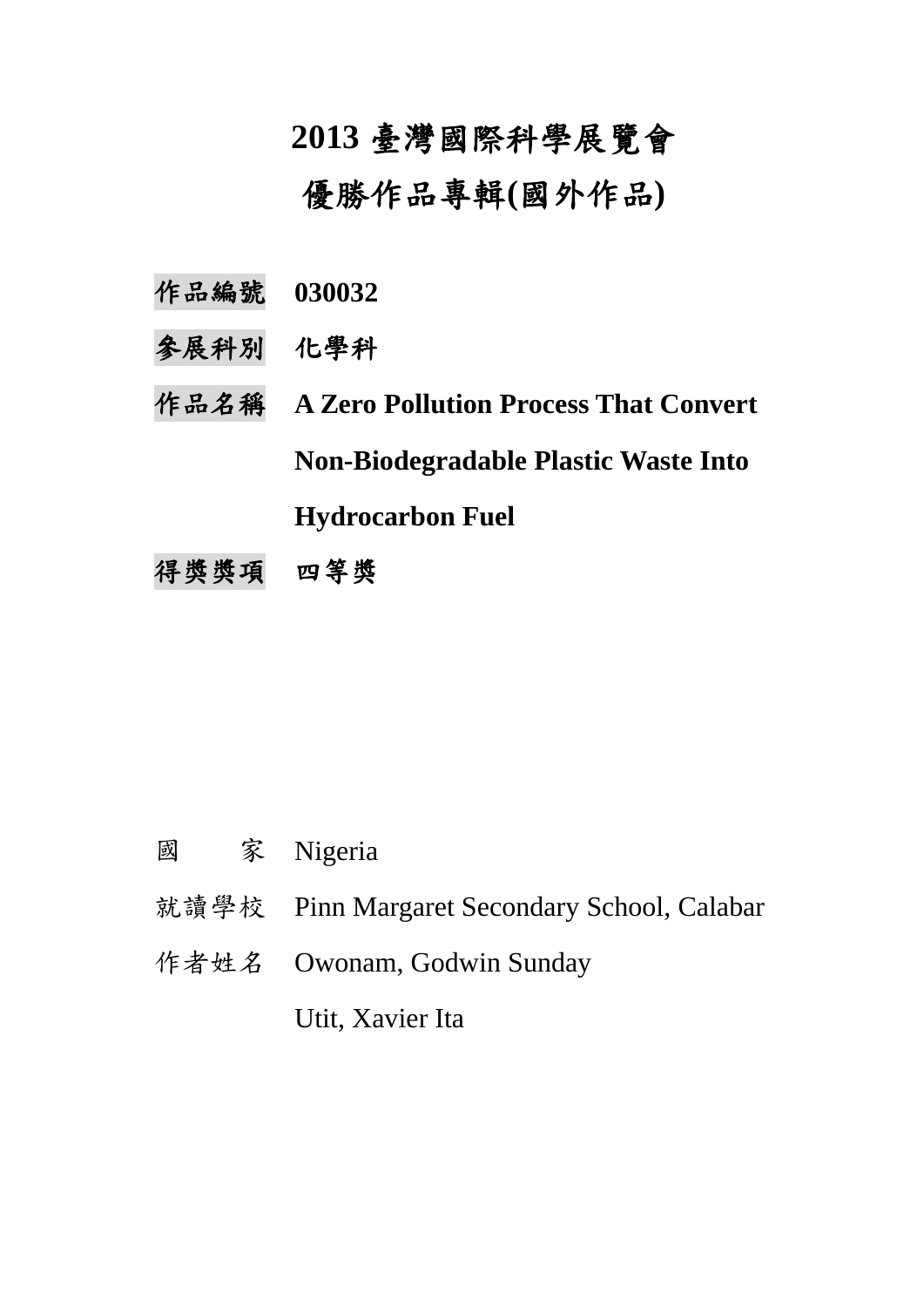## **ABSTRACT OF EXHIBIT TAIWAN INTERNATIONAL SCIENCE FAIR**

Anthocyanin is a water soluble pigment that may appear in various colors such as red, blue, and purple according to the pH. Ube is a fruit in the Philippines that is 3rd of the most cultivated crops. Since Ube contains a lot of anthocyanin, it helps to make the anthocyanin solution.

As Anthocyanin reacts to the oxygen quickly it is also used as air pollution indicator because it changes its color according to what substances they are attached to it. To check if the solution reacts to the pollution such as SO2 and NO. When those pollutions are made artificially, examining the intensity of the anthocyanin solution depending on different Mol of the pollutions was able. The power of penetration of lights though the UV-VIS spectrophotometer increases according to the number of molecules of SO2, and also NO. To examine the change of intensity of anthocyanin solution in actual atmosphere, the solutions were exposed outside for several hours. The power of penetration decreases when exposed to an actual atmosphere. The other substances and oxidation were the causes of the changed in color of the solution

To facilitate the usage of anthocyanin solution efficiently, it should be preserved, so that the density of specific color will be preserved when used as real air pollution indicator. In order to check what kinds of chemicals can preserve the anthocyanin solution; different kinds of strong acids, strong base, salts, and metals were added to the solution. After getting the data, the characteristics of the chemical which preserved the anthocyanin were scrutinized, than compared to the density of pure anthocyanin solution.

To use anthocyanin as air pollution indication as a solid, the Korean traditional paper and cloth were dyed using ube which contains lots of anthocyanin than checked the pixel of red, green, and blue color. Firstly, chose 6 different salts. And then filter and boiled the anthocyanin solution. And then put each different salt in each paper. After that, dried the paper and check the difference of pixel of each paper. As a result, Calcium hydroxide (CaOH2) has highest pixel point. So, using calcium hydroxide to dye clothes is useful and it's also useful for the air pollution indicator through the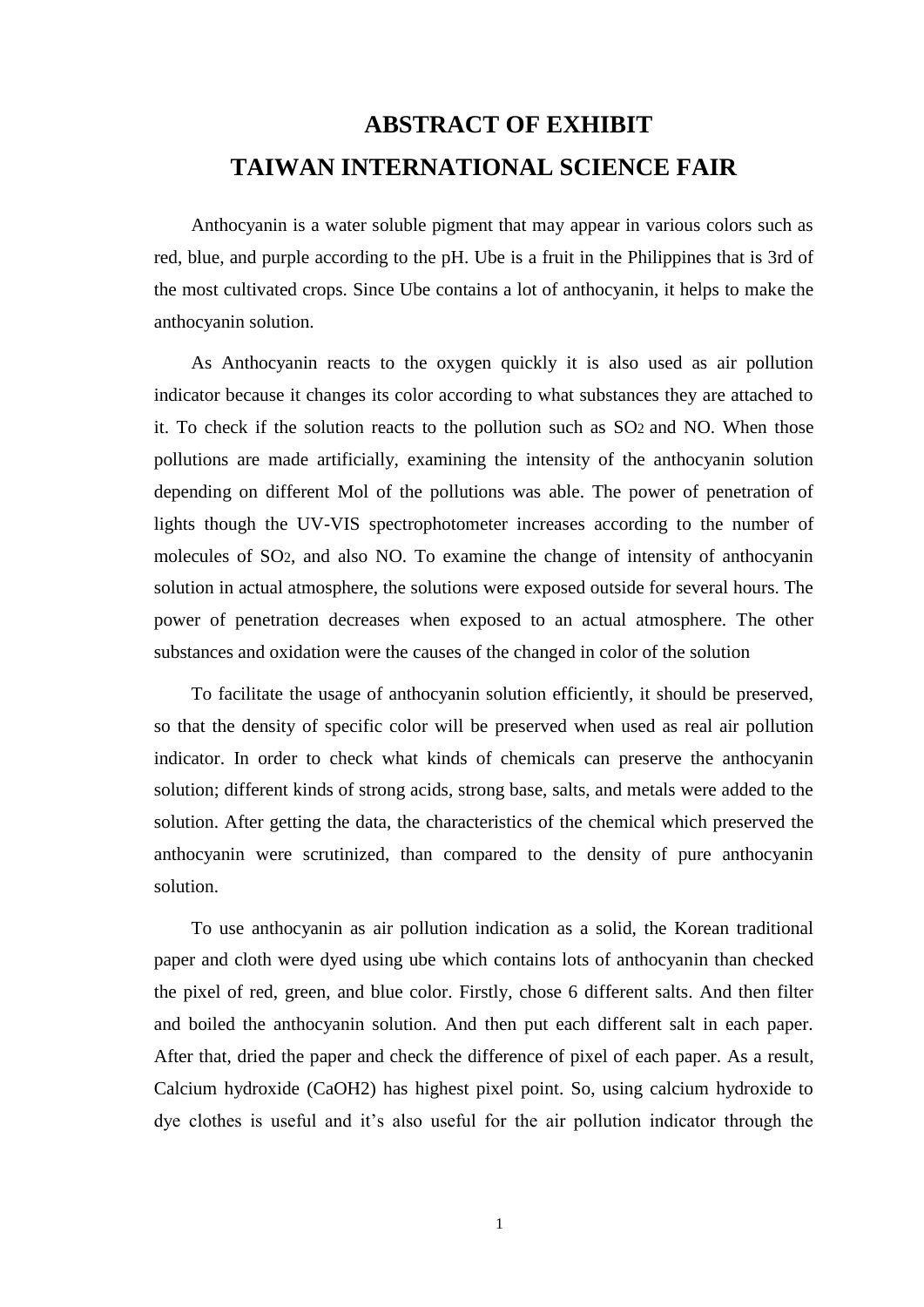experiment. Especially it reacts to Nox and Sox, according to this experiment, it can use for eco-friendly air pollution indicator.